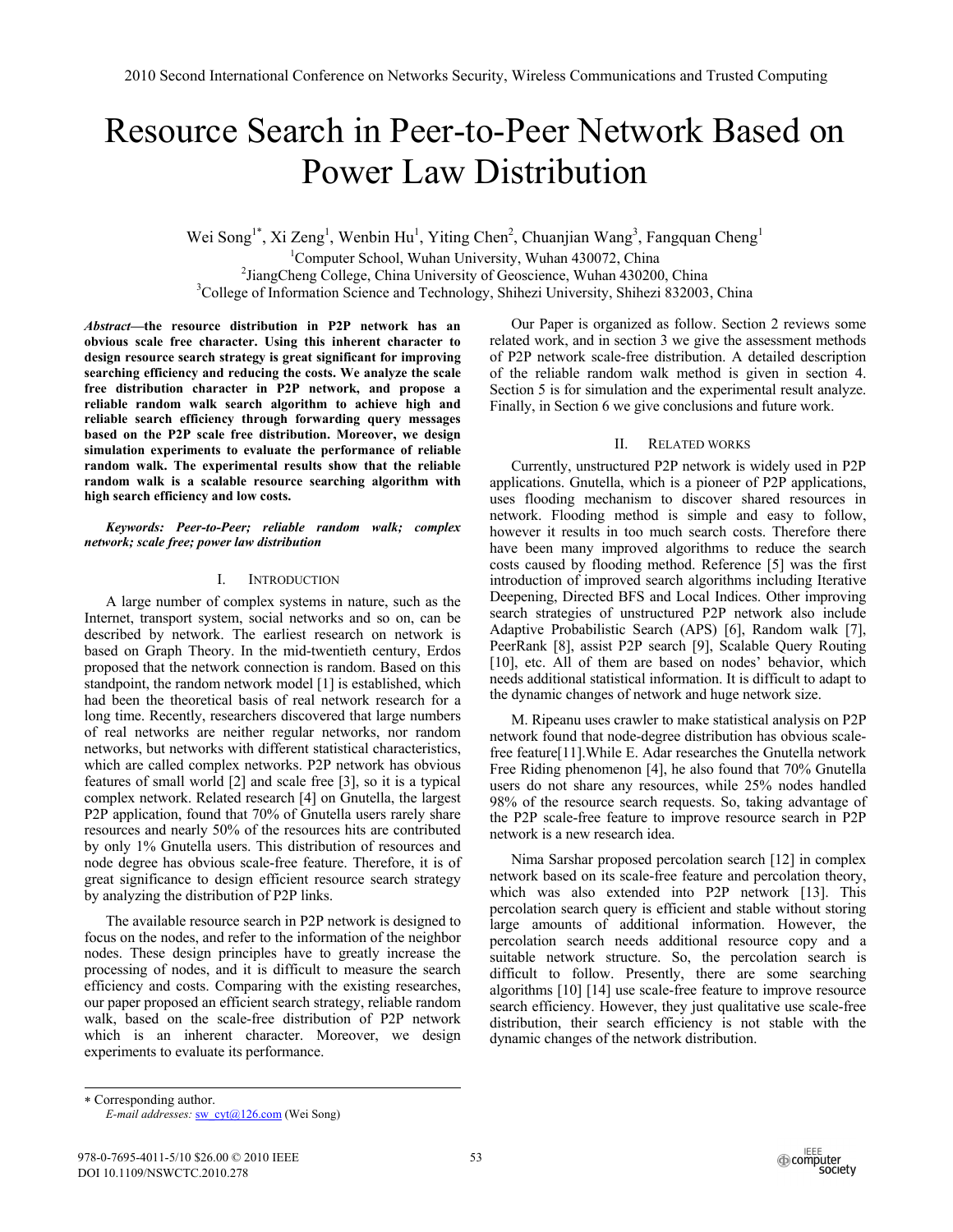By analyzing the scale-free distribution of P2P network, our paper proposes reliable random walk, a new resource search algorithm. This algorithm has high search efficiency, low network cost and easy to be followed. Moreover, it has a great reference value for other resources search in complex networks, such as ad hoc, sensor networks, grid etc.

## III. SCALE-FREE PROPERTY ASSESSMENT OF P2P NETWORK

P2P network is a kind of complex network which is found with apparent scale-free properties [11]. It is found that the network connection is re-tail. And the majority of the nodes have only a few connections, only little nodes have a large number of connections. The scale-free feature of large-scale complex networks is considered that the node degree distribution follows the power-law distribution. The proportion of nodes with the degree *K* in networks is showed in Formula (1), where  $\tau$  is the power-law parameter.

$$
P(k)=Ak^{-\tau}
$$
 (1)

Our resource searching method is based on the network distribution, so it is important to accurately assess the network scale-free distribution. We use sampling analytical tools to assess the scale-free feature in P2P network. The system architecture is showed in Figure 1.



Figure 1. Scale-free analysis of P2P network

Be different from the centralized server, scale-free analysis module is responsible only for the connection status of nodes, which is not involved in resource search. Network node regularly visits the module to update the local connection situation and get the analysis results of overall scale-free distribution. The study of Gnutella [11] found that the network connection strictly follows the power-law distribution as Formula 1 in initial P2P applications. However, with the extension of P2P protocols, the nodes with small network degree (less than a threshold  $K$ ) no longer meet this power-law distribution, while the nodes with larger network connection still meet it well. So, Formula 2 adapted by us can reflect the real scale-free distribution in P2P network better.

$$
P(k)=Ak^{\tau},\tau>0,k\geq K\tag{2}
$$

Our assessment methods are described below. First, assign  $u=\ln P(k)$ ,  $v=\ln k$ , and then describe Formula 2 into Formula 3 as a line function. Afterwards, we use linear fit method to determine the power-law parameters  $A$ ,  $\tau$ , and threshold *K*.

$$
u = \ln A - \tau v \tag{3}
$$

In reliable random work, a lazy synchronization mechanism is used to collect the distribution of node connection. Nodes in P2P network just report the connection status when its connection changes. This synchronization mode can greatly reduce the messages caused by collecting network connection status.

## IV. RESOURCE SEARCH BASED ON SCALE-FREE PROPERTY

Reliable random walk algorithm is based on network scalefree distribution to provide reliable search efficiency. It allocated search hit probability to each random walk message to achieve the scalability and reliability of resources search.

In reliable random walk, nodes visit scale-free analysis module periodically to get scale-free distribution information of P2P network. Figure 2 shows the structure of a reliable random walk's query message. Related researches [4] [11] on P2P network application found that search request in P2P network is responded mostly in the nodes with high nodedegree. Therefore, we define the hot nodes as nodes whose connectivity are not less than *Degreehigh* which is based on network connection distribution. When a search request reaches a hot node, it can be satisfied since the hot nodes store most of the resource information local. So, the search request does not continue forwarding. This mechanism minimizes the query message amount while the resource search efficiency is ensured. In a search message, *q* represents the probability of hitting the hot nodes undertaken by this message. This probability is assigned to each query message to ensure the efficiency of total search.



Figure 2. Resources search query message of reliable random walk

Suppose the scale-free parameters that node *P* obtains is *A* and  $\tau$ , scale-free inflection point is *K*. In reliable random walk, *Degree<sub>high</sub>*, is set as *Degree<sub>MAX</sub>*/2 in initialization and it can be adjusted by nodes in range of  $[K, Degree_{MAX}]$  according to the query situation. The source node of a search request needs to analyze *Qhigh* which dominates the probability of expection to catch hot nodes according to the network distribution. Formula 5 shows the proportion of hot nodes in P2P network based on scale-free property.

$$
Q_{high} = \sum_{k=Degree_{high}}^{Degree_{high}} Ak^{-\tau}
$$
 (5)

It is a core issue that how to ensure the hot node hitting probability of *QALL*. Suppose that the largest transmission hops is *TTL*. Moreover, the probability of hitting the hot nodes in each *TTL* rounds is  $Q_i$ . To meet the overall hit rate  $Q_{ALL}$ , Formula 6 is necessary. Suppose that the hit probability of each *TTL* round is roughly equal, then it can be considered that the hot node hitting rate of each *TTL* round *Q* meets Formula 6'. Then source searching node *P* calculate how many search request is needed to satisfy *Q*. Suppose the network connections of *P* is *k*, then in order to meet the hitting rate *Q* the amount of search request  $r$  is shown as Formula 7. Moreover, each search request take on corresponding hitting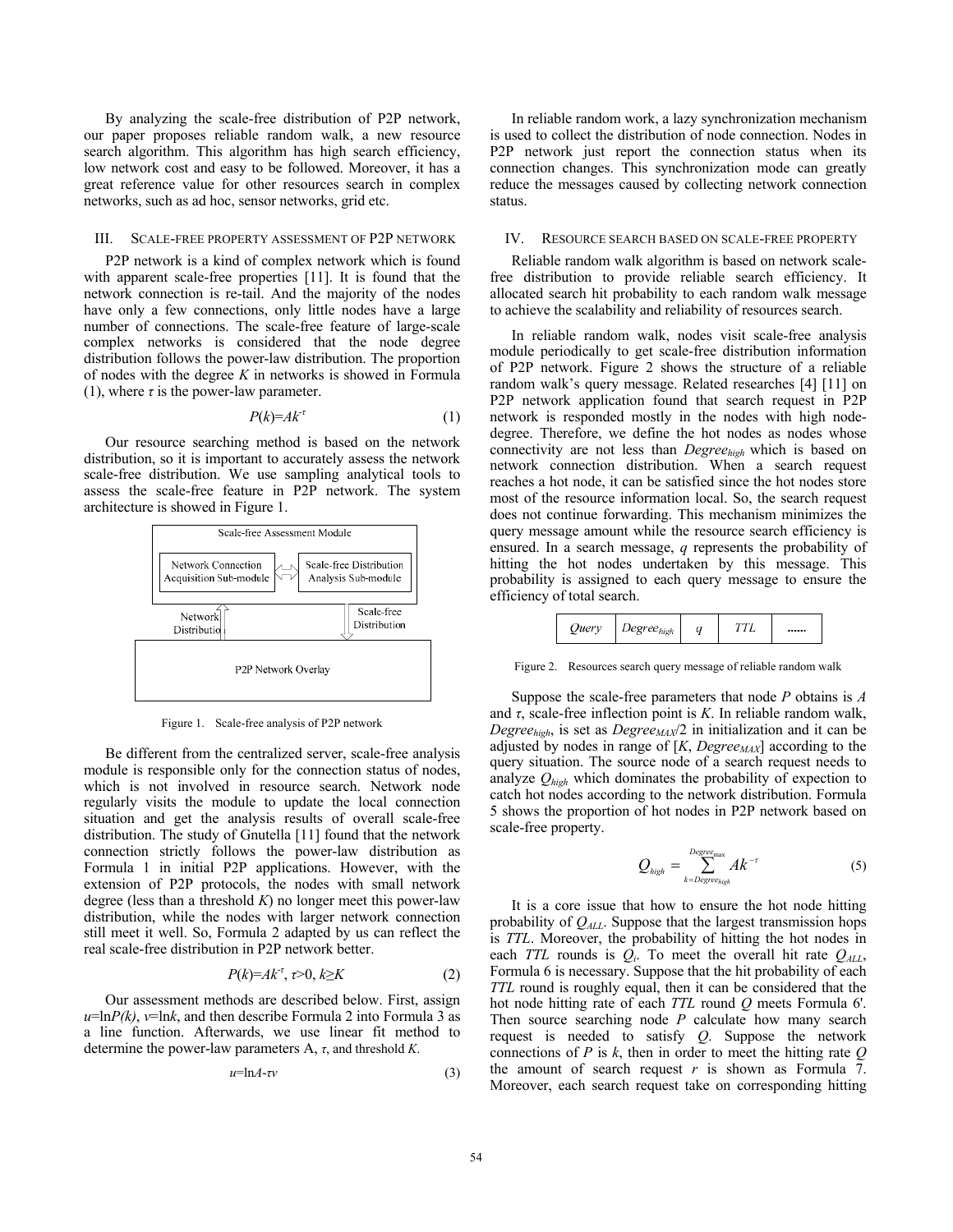probability *q* is shown as Formula 8 to ensure the overall searching efficiency.

$$
1-(1-Q_1)(1-Q_2)...(1-Q_{TTL})\geq Q_{ALL} \tag{6}
$$

$$
Q \ge 1 - \frac{1}{2} \sqrt{1 - Q_{ALL}} \tag{6'}
$$

$$
1 - (1 - Q_{high})^r \ge Q \Rightarrow r \ge \frac{\ln(1 - Q)}{\ln(1 - Q_{high})}
$$
 (7)

$$
q = 1 - \sqrt[r]{1 - Q} \tag{8}
$$

In reliable random walk, the total hot node hitting is decompounded to each search request. However, some nodes' degree maybe not satisfy the sufficient number of random walk  $(k < r)$  messages. We analyze this situation as follow. P2P overlay is shown in Figure 3, in which a query source node *P* expects that the search request hits the hot node in a probability of 90%. Firstly, calculate the proportion of the hot node by Formula 5  $Q_{high}$ =5.26%(*Degree<sub>MAX</sub>*=10), and set the maximum search radius  $\overline{TTL} = 6$ . Then in order to achieve the total search hitting rate as 90%, for each *TTL* round the probability of hitting the hot node needs to reach 31.87 percents(*Q*>31.87%). While node *P* delivers a search request, in order to satisfy the first-round searching probability, the numbers of random walk *r* should not less than 7.10. Unfortunately the network connection degree of *P* can not publish 8 messages. In this case, the node forward or transit messages as best as it can. Moreover, each message catches its hitting probability decompounded by overall hitting rate. And the search hitting probability will be satisfied in the continuous *TTL* round.



Figure 3. Reliable random walk search based on the scale-free property

As shown in Figure 3, *P* releases 3 random walks. And, each message takes  $q = 53.58\%$  probability calculating by Formula 9. In the next transmitting, nodes received query messages use a similar strategy to calculate the number of forwarding messages. As the figure shown, in the remaining *TTL*-1 round, the hit rate of each search round should reach

$$
1 - (1 - Q_{high})^r \ge Q \Rightarrow r \ge \frac{\ln(1 - Q)}{\ln(1 - Q_{high})}
$$
, and the number of

random walk needs to be transmitted is  $q = 1 - \sqrt{1 - Q}$ . In Figure 3, node *A2* can transmits 3 query messages to meet the hit rate of last round of random walk query, and each random walk takes  $q=1-(1-0.1423)^{1/3}=4.99\%$  hitting rate. However, nodes  $A_1$  and  $A_3$  in Figure 3 can not transmit three random walks, therefore nodes transmits the random walk with their best capacity, and calculate the hitting rate of every random walk by Formula 9'. The following query process is similar. Our design is reasonable. At the beginning transmitting round, the query message amount is small, and the total node degree is low, so it is difficult to satisfy the same hit rate as the following rounds. For this reason, in the beginning searching rounds, nodes try their best to forward search request information. In the following *TTL* search process, the amount of query messages is determined to minimize network messages according to hit rates of each round. Therefore, reliable random walk can support an efficient resource searching.

$$
q'=1-\sqrt{1-Q_{ALL}}\tag{9}
$$

$$
q'=1-\sqrt{1-q}
$$
 (9')

In reliable random walk resources searching, when *TTL*=0 or the hot node is hit, the query message stops forwarding. The former stop condition is for the reason of controlling the range of the query and the later situation is in the consideration of reducing the amount of query messages as much as possible to ensure the query efficiency. If the probability of a hot node appears is  $Q_{high} = 5.26\%$ , then the probability that a query message in the query range of *TTL*=6 hits two or more hot nodes is  $P=1-(1-Q_{high})^{TTL}$ - $C^1_{TTL}(1-Q_{high})^{TTL-1}Q_{high} \approx 3.60\%$ . Such a probability is low, which is the reason why the query message stops forwarding when hit the hot node.

From the analysis, it can be found that after the spread of the query message, the query hit probability of every random walk drops rapidly. In the following forwarding, no more query messages are needed. Such a resource searching strategy is conducive to rapid discover hot nodes. Besides, it can also control the amount of the messages in the network. Taking the advantage of the scale-free property of P2P network, reliable random walk implements a resource search method whose searching efficiency is measurable and scalable.

## V. SIMULATION EXPERIMENTS AND RESULTS ANALYSIS

In this section, we design simulation experiments to evaluate the performance of reliable random walk algorithm.

#### *A. Experiment Setting*

In the experiments, we uses PLOD algorithm[16] to build scale-free network topology, and the scale-free change point *K* =3. The simulation network size is 1000-5000. Moreover, the maximum node degree *Degree<sub>MAX</sub>*=10-20. The experiments are built over PeerSim[17]. Table 1 shows other experiment settings.

TABLE I. PARAMETER AND SETTINGS IN THE SIMULATIONS

|           | Parameter meaning                        | Value    |
|-----------|------------------------------------------|----------|
| TTI.      | Maximum forwarding hops                  |          |
| $O_{ALL}$ | Expected hitting proportion of hot nodes | 80%, 90% |